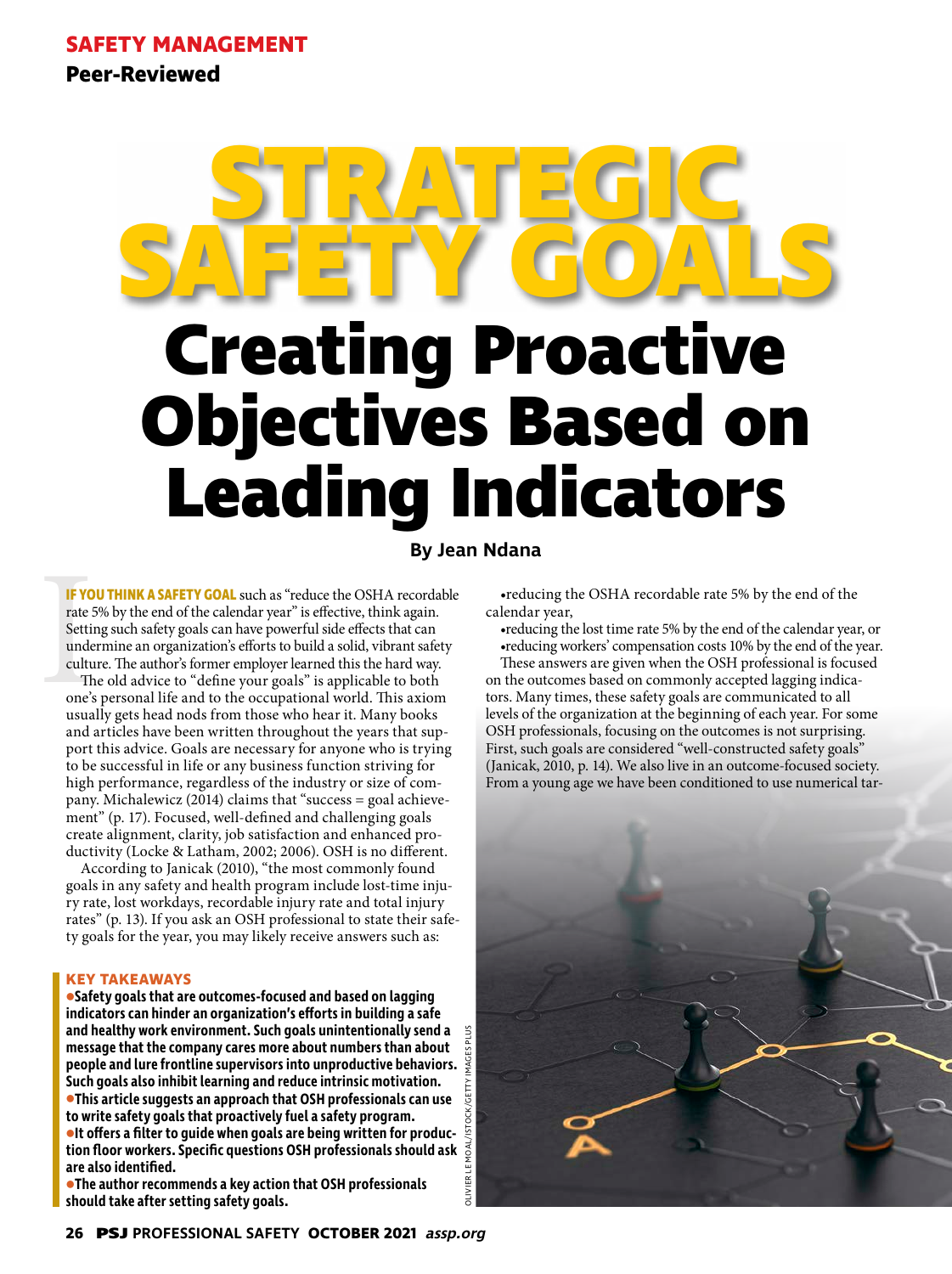gets. In primary school, we are told that getting 8 of 10 test questions correct is necessary to pass. This continues into secondary school with requirements such as needing a B average or better to be accepted into a university. When entering the work environment, the focus on numerical goals continues and is heightened. In production, it is throughput; in quality, it is defect rates and customer complaints; and in marketing, it is the number of sales. Achieving these numerical goals are often connected to bonuses.

Setting safety goals based on lagging indicators is not all bad. The potential positive aspect is that they are specific, measurable, attainable, relevant and time bound. They provide clear, concise, unambiguous and objective means for evaluating organizational safety performance. However, these benefits belie the fact that setting safety goals this way contains some harmful side effects. As surprising as this may sound, safety goals based on lagging indicators inadvertently hinder efforts to create a safe workplace.

First, this article briefly discusses leading and lagging indicators. Next, it highlights specific pitfalls when using lagging indicators to set safety goals. It describes how the use of safety goals that are based on lagging indicators can hinder an organization's efforts in building a solid and vibrant safety culture by: appearing unintelligible to frontline workers; unintentionally sending the wrong message that the company cares more about numbers than it cares about its people; luring frontline supervisors into unproductive, uncaring, uncollaborative and unempathetic behaviors when handling a workplace incident; inhibiting learning; and reducing intrinsic motivation because production floor workers have a hard time understanding and remembering them. Finally, the author suggests an approach that OSH professionals can use to write safety goals that proactively fuel a safety program. A filter is offered to guide when goals are being written for production floor workers. Specific questions OSH professionals should ask are identified. The article concludes with a key action that OSH professionals should take after setting safety goals.

#### **Leading Indicators**

Leading indicators are a part of an organization's OSH system. They are measures of proactive efforts designed to min-



imize losses and prevent incidents (Janicak, 2010). Leading indicators (unlike lagging indicators) measure the presence of safety not the absence thereof. In other words, they measure the positives, what employees are doing right on a regular basis to prevent injuries. Leading indicators allow workers to see small improvements in performance, either daily or weekly. They make safety success a far more regular occurrence (daily or weekly), not a yearly outcome or occurrence. Leading indicators help workers enjoy the process of building a safe workplace each day in a way that reinforces safe behaviors. Some examples of leading indicators include number of employees adequately trained in hazard identification, percentage of employees actively participating in behavior-based safety and number of certified trainers in safety.

## **Lagging Indicators**

Like leading indicators, lagging indicators are also a part of an organization's OSH system. Although these indicators look at broad data (e.g., first aids, incidents, injury and illness costs, workers' compensation costs) to help measure improvements or changes from past performance, they do not communicate why specific levels of performance are occurring. Lagging indicators describe performance over time, but they do not prescribe. In sports parlance, they tell the score at the end of the game, but they do not help players and coaches understand the strengths and weaknesses of their performance as the game progresses. They do not measure safety activities that lead to a safer work environment. They look backward in time and do not allow for forecasting. Many organizations tend to focus and rely on lagging indicator data to make OSH improvements because the data is easy to identify, collect and analyze.

# **What's Wrong With Setting Safety Goals Based on Lagging Indicators?**

When the author joined the safety and health department of his former employer, he knew the company was facing some tough challenges but did not know the real magnitude. To say that the employer was besieged with serious and deep trouble is an understatement. Only a few days after the author's arrival at the manufacturing plant, the signs of trouble were too many to miss.

The 350-person manufacturing plant specializing in motor vehicle components faced several challenges. The round-theclock plant operated at an anemic 49% efficiency (corporate management expected a minimum of 85%), had a total case incidence rate (TCIR) of 12.6 (3.5 points higher than the industry average), high worker turnover, high workers' compensation costs and a strained relationship with Michigan OSHA (MIOSHA). Several years of ineffective safety management (e.g., honest mistakes were viewed as crimes; performance reviews focused on productivity and did not value safety-related actions; lack of consistency existed between stated intentions and actions by management) had fostered a culture of mistrust and disrespect that was so deeply rooted in the plant's DNA that it was pathological.

Hourly workers voiced persistent criticism of virtually every aspect of the plant, particularly of safety and health. No matter what plant management did, it could not shake the perception that it was indifferent to employees' safety and welfare. In addition, several OSHA citations originating from employee complaints led MIOSHA to put the plant on its radar. The CEO figuratively sounded the panic alarm and, in an attempt to reverse the trend at this plant, the author was hired to manage the safety program.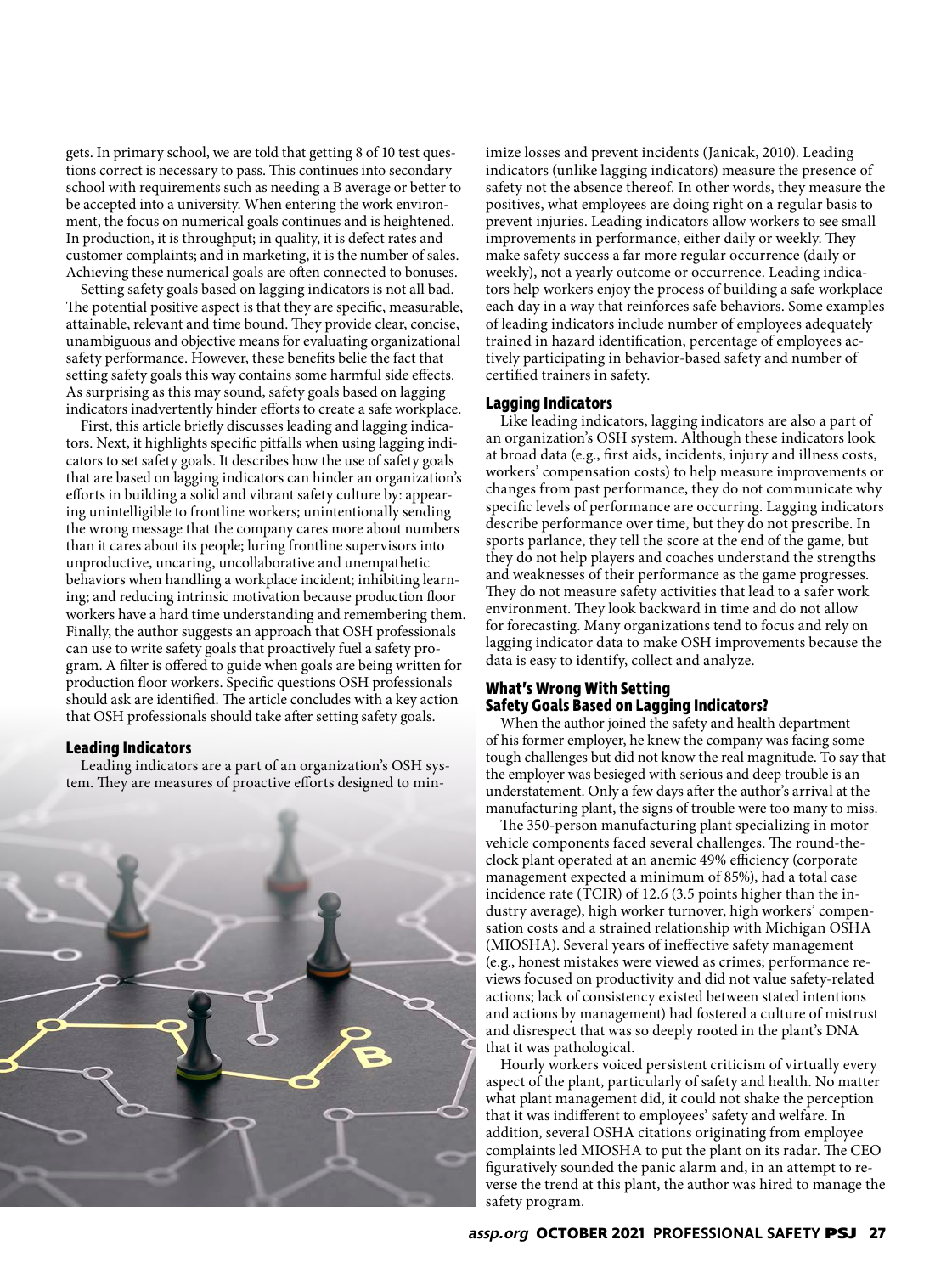To determine the underlying causes of these challenges, the plant was put under a microscope. All the facets of the safety program, employees' practices and beliefs were closely examined at all angles with a critical, noncomplacent eye. The assessment included walk-throughs, observations, document review, and interviews with labor and management, followed by focus group discussions, to identify and explore factors shaping attitudes and behaviors.

The results of the assessment were used to craft an aggressive improvement strategy and action plan whose implementation set in motion long-term safety success.

The interviews and focus group discussions around the company's safety goals made it clear that part of the challenges stemmed from the way safety goals were framed and communicated throughout the plant. Safety goals that were communicated to everyone during the first plant-wide meeting of each year were based on lagging indicators. Answers to questions such as "What is safety currently focused on?" "What comes to mind first when you read or hear the plant's safety goals?" and "Can you describe the kind of environment the company's current safety goals create?" were quite revealing.

From the hourly employees' perspective, the safety goals were framed in such a way that employees felt that to management, people were only numbers or job functions, such as crane operators, machine operators, millwrights and electricians. They felt the company did not care about them as human beings. Employees told the author that these beliefs were reinforced each time a work-related incident or injury occurred. Frontline supervisors' nonverbal communication (e.g., facial expression, the look in their eyes, gestures, body language, tone of voice) combined with their actions were the soil from which these beliefs and perceptions grew.

When responding to workplace injuries, frontline supervisors and previous safety leaders were reported to have had an attitude that was generally uncaring, uncollaborative and unempathetic in short, less attentive to the injured employee's safety and welfare. Injured employees were not put first. Frontline supervisors were perceived by employees to be judgmental and quick to blame the injured employee. Also, actions taken by frontline supervisors lacked minimum care and compassion for the injured employee. After the immediate crisis was over, the situation was closed for them. They did not touch base later with the injured employee, regardless of where the individual may have been (e.g., at home, at work on restricted duty) to see how the person was doing.

Instead of seeing these unfortunate workplace injuries as teaching or learning moments, management often viewed them only as being detrimental to the company's safety goals. Several golden opportunities to show how much management cares about its employees were missed because of the unproductive ways these events were handled. In the author's experience, these kinds of approaches not only inhibit learning, but also reduce intrinsic motivation because when employees do not feel cared about or believe they do not matter, it is very hard for them to be motivated and embrace the desired safety behaviors, let alone other organizational core values.

Interviews with frontline supervisors revealed that resources, energy and time were focused on injuries that had already occurred, rather than trying to find their root causes and developing preventive measures. The recordability of some cases was debated for hours, sometime days. Frontline supervisors chased down doctors to try to change the status of injuries that had already occurred and were deemed recordable or lost time.

For some hourly employees and frontline supervisors, these counterproductive attitudes were due in part to a lack of proper training as well as the way safety goals were framed. In other words, safety goals based on lagging indicators lured frontline supervisors into unproductive, uncaring, uncollaborative and unempathetic behaviors when handling a workplace incident.

The main issue was the fact that hourly employees and some frontline supervisors did not remember the specific goals, let alone understand what they meant. They found safety goals based on lagging indicators difficult to grasp. What does it mean to reduce the OSHA recordable rate by 5%? If an individual does not remember or understand a goal, it is difficult to work toward its achievement.

Indirectly, safety goals based on lagging indicators nudged or encouraged part of management to unconsciously create an environment of stress, cover up, fear and frustration—an atmosphere that the author termed a SCoFF environment. People did not feel cared for or appreciated.

Knowing that successful change is almost always a series of steps and not a big jump, reframing the way the plant wrote safety goals was, after the crafting of a compelling, inspirational and aspirational safety vision, the first step to creating a safer, healthier working environment that returns everyone home safe and well each day. The second step was to conduct periodic plant-wide progress meetings.

## **Write Safety Goals in Human Terms for Production Floor Workers**

To be successful, a safety professional must develop many skills, one of which is the ability to craft safety goals that move the organization out of its current problems and into the desired future. To do so, the OSH professional must develop goals that are meaningful and appropriate for each level of the organization (e.g., upper management, middle management, frontline supervisors, production floor employees). The OSH professional must also put forth a coordinated and consistent effort to create goals for each group with a unified objective.

Crafting safety goals for production floor employees is a challenging task, but it has big payback when those employees can remember and, more importantly, adopt them as their own. Like any skill worth possessing, it takes work to develop safety goals for production floor workers. Following the three-step approach described here worked for the author and can help create humanistic safety goals at other organizations.

## Step 1: Write Safety Goals With the Affected Group in Mind

When writing safety goals, avoid a one-size-fits-all approach. Write safety goals with the end user, recipients, or affected group or individual in mind. Use simple, direct sentence structure. Phrase goals in the language (e.g., wording, language) that is most relevant to the recipients, group or individual so they have a concrete understanding. Use action verbs for clarity.

When writing goals, ask the following questions, with the safety goals or objectives framed or written this way:

•How might hourly workers perceive the goals?

•Could the goals help illustrate to hourly workers that management thinks they are important?

•Will these goals or objectives be relatively easy for employees at all levels to understand?

•How could these goals or objectives help hourly workers envision the desired future the company is trying to accomplish?

•Could these goals or objectives highlight the changes that are required for people to achieve the desired future?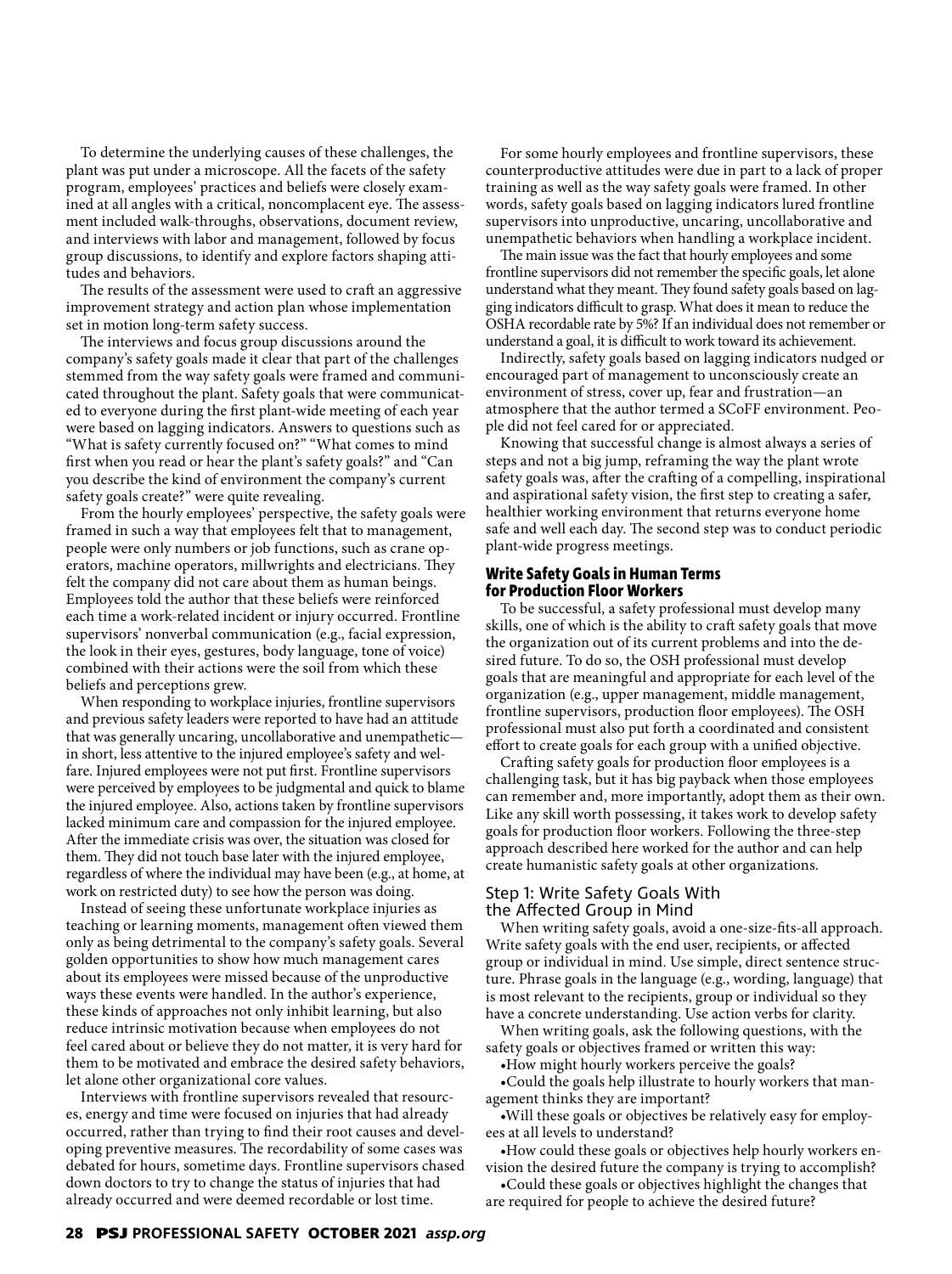•Will these goals be easy for hourly workers to remember? •What type of environment could these goals or objectives indirectly or unintentionally create?

•Could these goals or objectives inspire and motivate workers to embrace a new vision for safety?

# Step 2: Limit Safety Goals Based on Lagging Indicators to Managers & Senior Leadership

Safety goals based on lagging indicators are not completely useless or bad. They are just not for everyone in the organization. For example, they are handy for middle and upper management (Petersen, 1998). At the author's former employer, safety goals based on lagging indicators continued in use, but they were only assigned to a handful of people including the managers and others in senior leadership.

# Step 3: Create Safety Objectives Based on Leading Indicators for Mostly Hourly Paid Workers

If safety goals based on lagging indicators are only for managers and senior leadership, what goals should be used for the general plant population, especially employees on the production floor, who deal with repetitive tasks each day? The answer is safety objectives based on leading indicators. Safety objectives based on leading indicators written in human terms with an obvious meaning were distributed to everyone, with feedback and discussion specifically solicited from hourly workers. These safety objectives focused on the most important areas of need, both in the prevention of injuries and the pursuit of a culture of safety excellence. To write safety objectives, the objectives and key results (OKR) approach was used.

OKR is a technique that was developed by late Andy Grover, legendary CEO of Intel, and has been popularized by John Doerr, one of the most successful venture capitalists of all time (Doerr, 2018). Doerr introduced OKR at Google and other large tech companies.

Doerr (2018) defines OKR as "A management methodology that helps to ensure that the company focuses efforts on the important issues throughout the organization" (p. 7). As the name implies, OKR has two components: the objective and the key results. The structure of an OKR is best explained by Doerr's formula: I will (objective) as measured by (set of key results).

Doerr (2018) defines an objective as "what is to be achieved." He says, "By definition, objectives are significant, concrete, action oriented and (ideally) inspirational" (Doerr, 2018, p. 7). Simply put, objectives are memorable qualitative descriptions of what you want to achieve.

Key results, on the other hand, are a set of specific, measurable, time-bound, aggressive yet realistic metrics that measure progress toward the objective (Doerr, 2018, p. 7). For each objective, there should be a set of two or three key results.

From these definitions, an objective can be long-lived and rolled into a safety department's objectives for many years, with key results evolving as the work progresses.

## **Examples of Safety Objectives**

Following are some examples of safety objectives based on leading indicators using the OKR approach.

## **Example 1**

*Objective:* Create a workplace environment where people feel safe to report near-misses, incidents, unsafe acts and unsafe conditions.

*Key results:*

1. Develop a near-miss policy by Aug. 10, 2020.

2. Develop and roll out a plant-wide training on near-misses, unsafe acts and unsafe conditions by Aug. 30, 2020.

3. Develop and roll out an incentivized near-miss, unsafe acts and unsafe conditions reporting program by Aug. 30, 2020.

#### **Example 2**

*Objective:* Create a workplace where our valued employees feel cared for, valued and appreciated.

*Key results:*

1. Each frontline supervisor gives a genuine, honest piece of praise or positive feedback to at least one member of the supervisor's team each day.

2. Each frontline supervisor conducts at least one one-on-one discussion a week with at least one direct report.

3. During daily prestart talks, the supervisor begins with two things the supervisor is grateful for: one about the team and one about someone specific on the team.

## **Example 3**

*Objective:* Give our valued employees the knowledge, skills and aptitudes to do their jobs productively and safely. *Key results:*

1. Develop at least one shop floor job hazard analysis per week by involving relevant people from all shifts.

2. Develop at least one training checklist or protocol per week by involving relevant people from all shifts.

3. Select and train at least one peer trainer within a month. When using the OKR approach, only the objectives are communicated to the general plant population. The key results are the part of the dashboard that is visible to management.

## **Conduct Periodic Plant-Wide Progress Meetings**

Developing safety goals, safety objectives and key results, and communicating them to the entire workforce are all necessary actions, but they do not represent the entire picture. It is naive and unreasonable to believe that the entire workforce will absorb safety objectives based on leading indicators the first time around. You must keep repeating them until they finally sink in with everyone, especially at the shop floor level. For people to be fully engaged, not only must they understand and see how their own work contributes to the safety mission, but they must also feel that they are making steady progress (no matter how small), not just slogging away in hopes of a big jump.

One way to accomplish that is by conducting periodic plantwide progress meetings. Based on the author's experience, these progress meetings should be led by the OSH professional, conducted with small- to medium-size groups. The ideal frequency is for the meetings to be held weekly if the organization is still at the beginning of its journey for safety excellence and would like to see significant results within 1 or 2 years.

At the author's former employer, for each safety objective based on leading indicators, progress was tracked. One segment of the presentation people enjoyed a lot was reviewing reports and solutions implemented for unsafe behaviors and conditions. It was a union plant, and it was agreed that unsafe behaviors should be reported in a manner that kept identities anonymous. People were shown the list of unsafe behaviors that were reported and how those unsafe behaviors were addressed or how they were used to amend or update current standard operating procedures during weekly toolbox talks or plant-wide safety training. Regarding unsafe conditions, people were shown before and after pictures. In this way, the safety department was not simply telling, it was showing. Meanwhile, the employees who reported the unsafe conditions, as well as the employees who corrected them were recognized and praised publicly.

This strategy worked well. Safety objectives based on leading indicators were communicated throughout the organization.